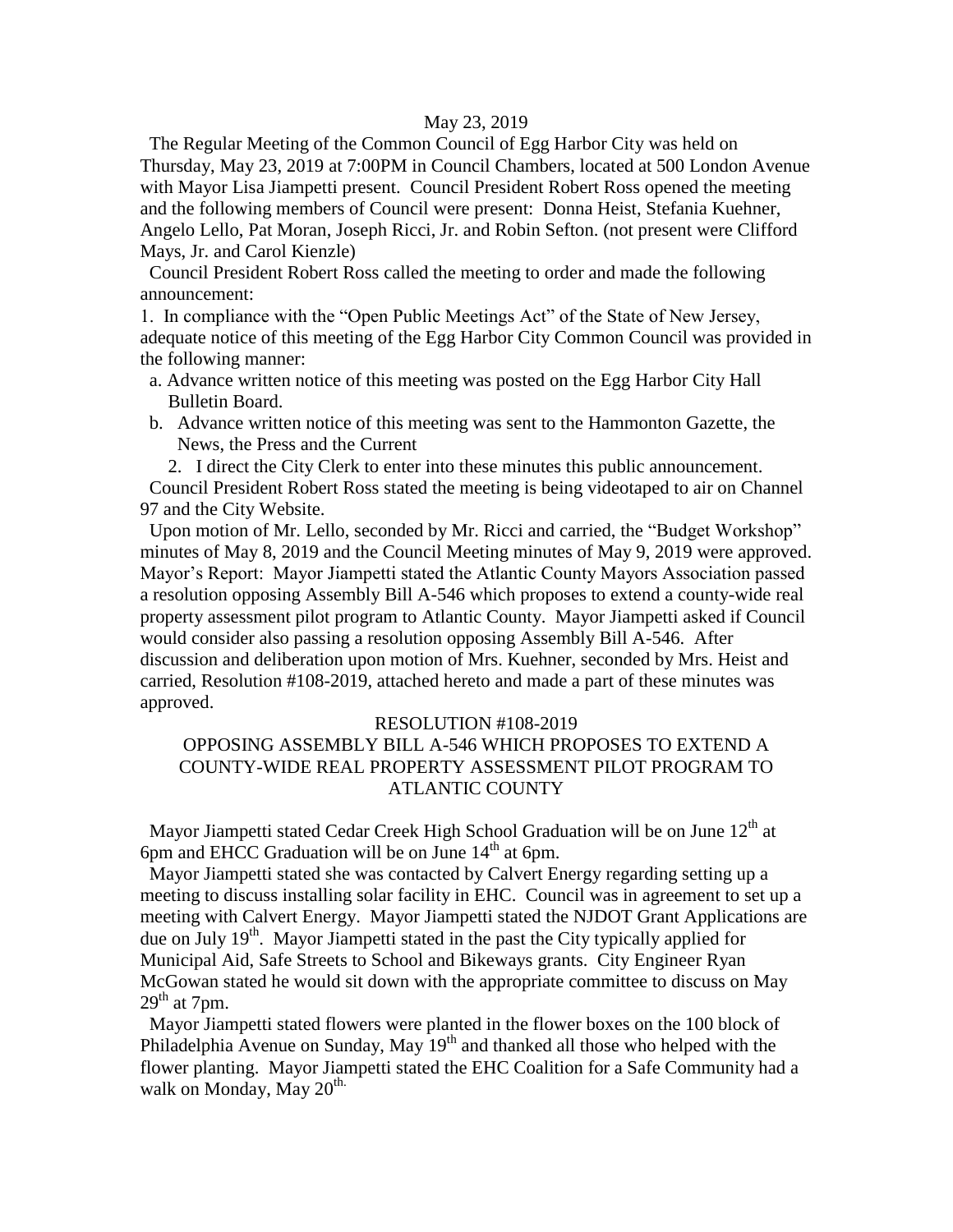Mayor Jiampetti reminded everyone about the EHC Memorial Day Parade on Monday, May  $27<sup>th</sup>$ .

Committee Chair Reports:

Council Pres. Ross stated the company who cuts grass for the City on properties in violation is having trouble with their equipment and will be unable to cut grass until the equipment is repaired. Council Pres. Ross stated the City Code Enforcement employees will is assisting with the cutting of grass during this time. Councilman Ricci stated registration for preschool and kindergarten has begun in EHC.

Public Hearing: "New Jersey Neighborhood Preservation Program"

 The City has applied for a grant from NJ Neighborhood Preservation Program which provides funds to "encourage and promote the social and economic strengthening and development of neighborhoods". The City has identified the mixed use corridor of Philadelphia Avenue from the WHP to Campe Street as the target neighborhood and is seeking comments from residents and business interests on possible uses for the grant. Possible activities that can be funded by the grand include: Administrative Costs, Community Housing Rehabilitation, Code Enforcement and related Commercial Rehabilitation/Revitalization, Educational, Self Help Activities; Demolition, Site Clearance, Property Acquisition and Disposition; and Limited Public Facility Improvements. Councilman Lello made a motion to open the Public Hearing, the motion was seconded by Councilwoman Kuehner and carried by all. Council Pres. Ross asked if anyone from the public wished to be heard. City Clerk, Meg Steeb read a letter send in by EHC resident Nanette Galloway, 349 Buffalo Avenue, a copy of the letter is attached hereto and made a part of these minutes. Marie Johns, 425 Liverpool Avenue came before Mayor and Council. Ms. Johns stated she would like the funds used to fix up City owned property at Buerger and Philadelphia Avenue, known as the "Log Cabin. Ms. Johns stated the log cabin is in need of repair and the property needs to be fixed up. Tracey Mulhern, Arago Street came before Mayor and Council. Ms. Mulhern stated she thought bike racks and a basketball court would be good for the City. Mayor Jiampetti stated the EHC Key Rec Association is looking into putting a basketball court in by the tennis courts on Buffalo Avenue. Council Pres. Ross stated there are basketball courts at Cedar Creek High School and the EHC Community School. Ms. Mulhern stated she would sent link to the City Clerk for Urban Fit Trails, she thought it would be a good idea for the "NJ Neighborhood Preservation Program". Lynnie Couch, 630 Chicago Avenue came before Mayor and Council. Ms. Couch asked if the funds could be used for marketing purposes and Ms. Couch was told yes. Council Pres. Ross asked if anyone ese from the public had any comment and there was none. Councilwoman Heist made a motion to close the Public Hearing, the motion was seconded by Councilwoman Kuehner and carried by all.

Police Department Report: N/A

CFO Report: N/A Jodi Kahn on maternity leave.

City Clerk Report: City Clerk Meg Steeb stated #12 on tonight's agenda, Person to Person Liquor License Transfer for Marcap LLC to JODAZ Beverage is being tabled. Ms. Steeb stated there are still a few more things that the PD are waiting for before the transfer can be complete. Ms. Steeb stated she had an add on resolution for a refund for a building permit fee, the permit was not needed. Upon motion of Mr. Lello, seconded by Mr. Ricci and carried by a roll call vote, Resolution #109-2019, attached hereto and